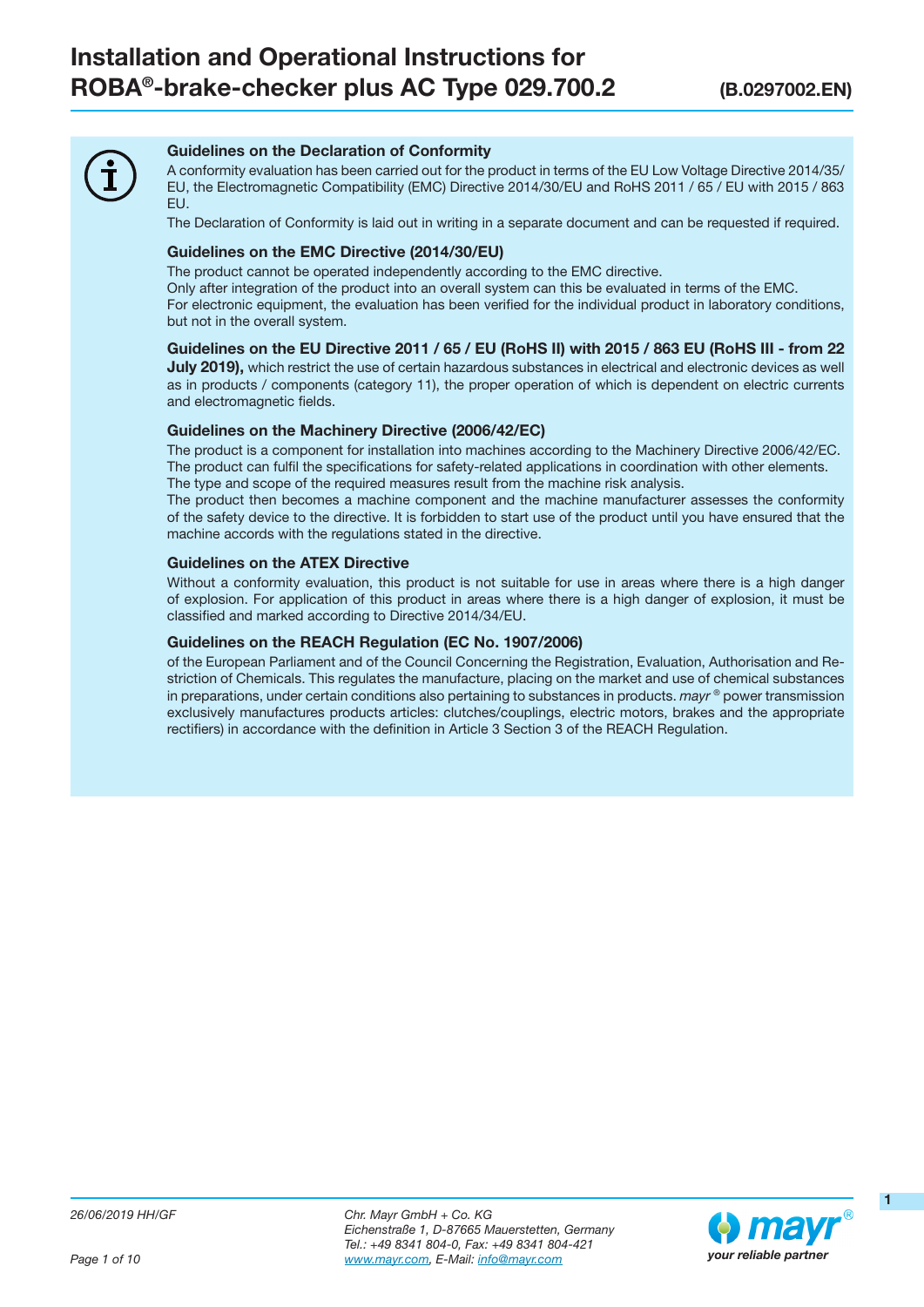# Safety and Guideline Signs



Immediate and impending danger, which can lead to severe physical injuries or to death.

# **CAUTION**



Danger of injury to personnel and damage to machines.



Guidelines on important points

# General Safety Guidelines



Only carry out installation, maintenance and repairs in a de-energised, disengaged state and secure the system against inadvertent switch-on.

General Safety Guidelines

#### DANGER



Danger of death! Do not touch voltagecarrying lines and components.

#### **DANGER**



Danger of burns when touching hot surfaces.



- CAUTION Danger of device failures caused by short-circuits and earth short-circuits at the terminals
	- Electronic devices cannot be guaranteed

During the risk assessment required when designing the machine or system, the dangers involved must be evaluated and removed by taking appropriate protective measures.

To prevent injury or damage, only professionals and specialists are allowed to work on the devices. They must be familiar with the dimensioning, transport, installation, initial operation, maintenance and disposal according to the relevant standards and regulations.



Before product installation and initial operation, please read the Installation and Operational Instructions carefully and observe the Safety Regulations. Incorrect operation can cause injury or damage.

Page 2 of 10

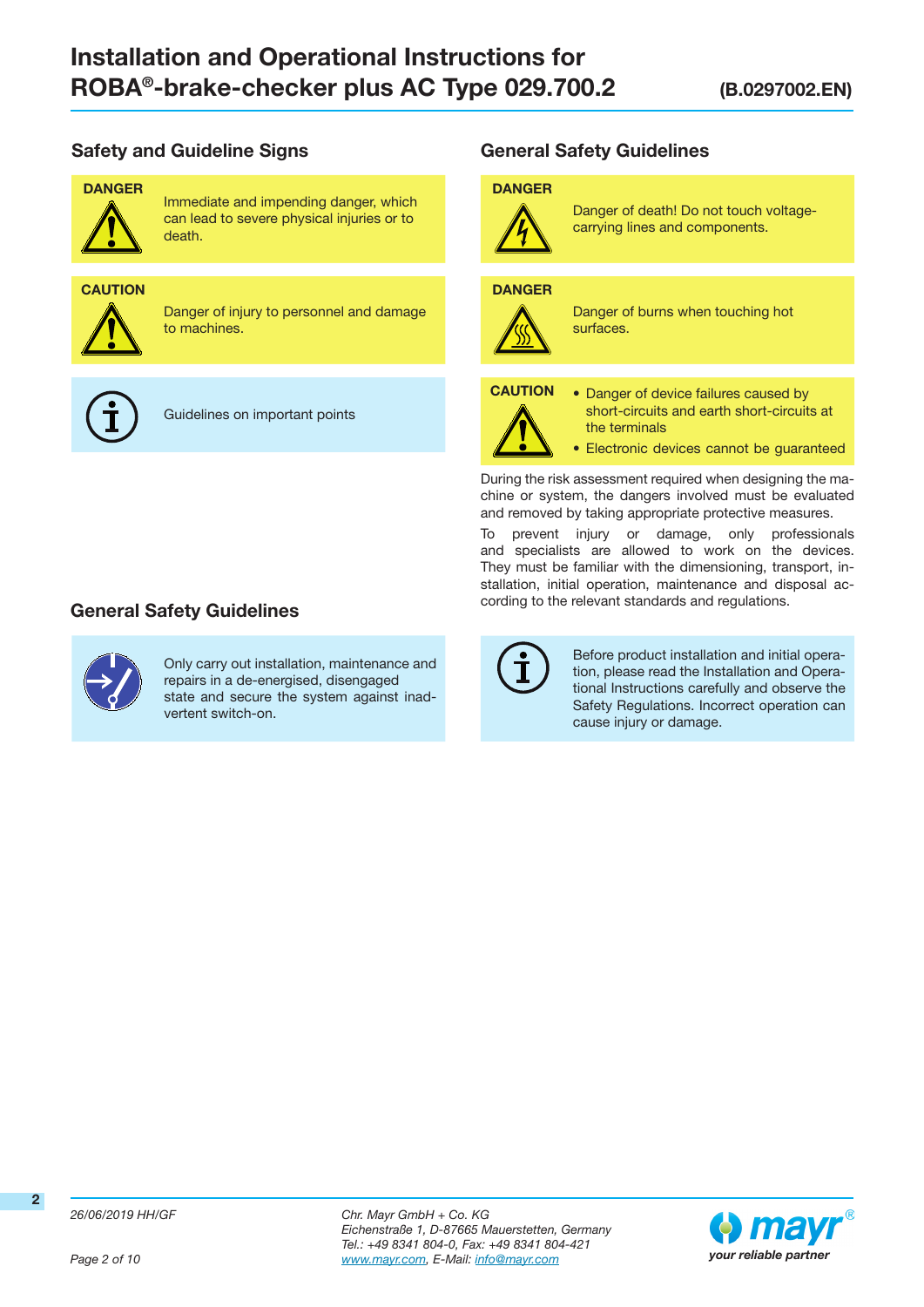# Application

ROBA®-brake-checker plus AC monitoring modules are used to connect permitted ROBA®-stop safety brakes to AC voltage.

Motion monitoring of the armature disk for released ROBAstop® safety brakes is possible.

#### Monitoring module ROBA®-brake-checker plus AC

- Consistently controlled output voltage
- Consumer operation with overexcitation or power reduction
- Input voltage: 200 480 VAC
- Supply voltage with 50 or 60 Hz
- Max. output current  $I_{RMS}$ : 2 A
- Sensorless and contactless detection of switching statuses
- Motion recognition of the brake (release and drop-out recognition of the armature disk)
- Preventative function monitoring (wear recognition and error recognition, functional reserve)
- Continuous drop-out recognition
- Simple installation or retrofitting
- Electrical isolation on the output channels





The UL information applies only when the UL mark is printed onto the product label.

#### **Dimensions** (mm)







The use of the ROBA®-brake-checker in combination with brakes of other manufacturers is not intended and expressly not approved by mayr® power transmission.

In these cases, operation is at your own risk, the guarantee and service and support provided by mayr® power transmission no longer apply.



CAUTION The ROBA®-brake-checker cannot be used in all applications (e.g. when operating noise-damped brakes, it cannot be used without additional measures). The product's suitability should be checked before use.

#### Function

The ROBA®-brake-checker plus AC monitoring module is intended for use with an input voltage of 200 to 480 VAC. The monitoring module supplies the connected brakes and regulates to a permanently programmed overexcitation voltage. After the overexcitation time ends, it regulates to the permanently programmed holding voltage.

The overexcitation time is set automatically.

The monitoring module monitors the movement of the armature disk and emits the determined switching condition via control terminal 3 (signal output).

Critical conditions (line breakages, wear) can be recognized and the respective signal can be emitted via control terminal 4 (error output).

The movement detection feature of the armature disk is based on the detection of electromagnetic changes in the brake. If, due to unfavourable external influences, the secured detection cannot be ensured, it is possible that the signal and error outputs do not correspond to the expected state (plausibility).



3

42.3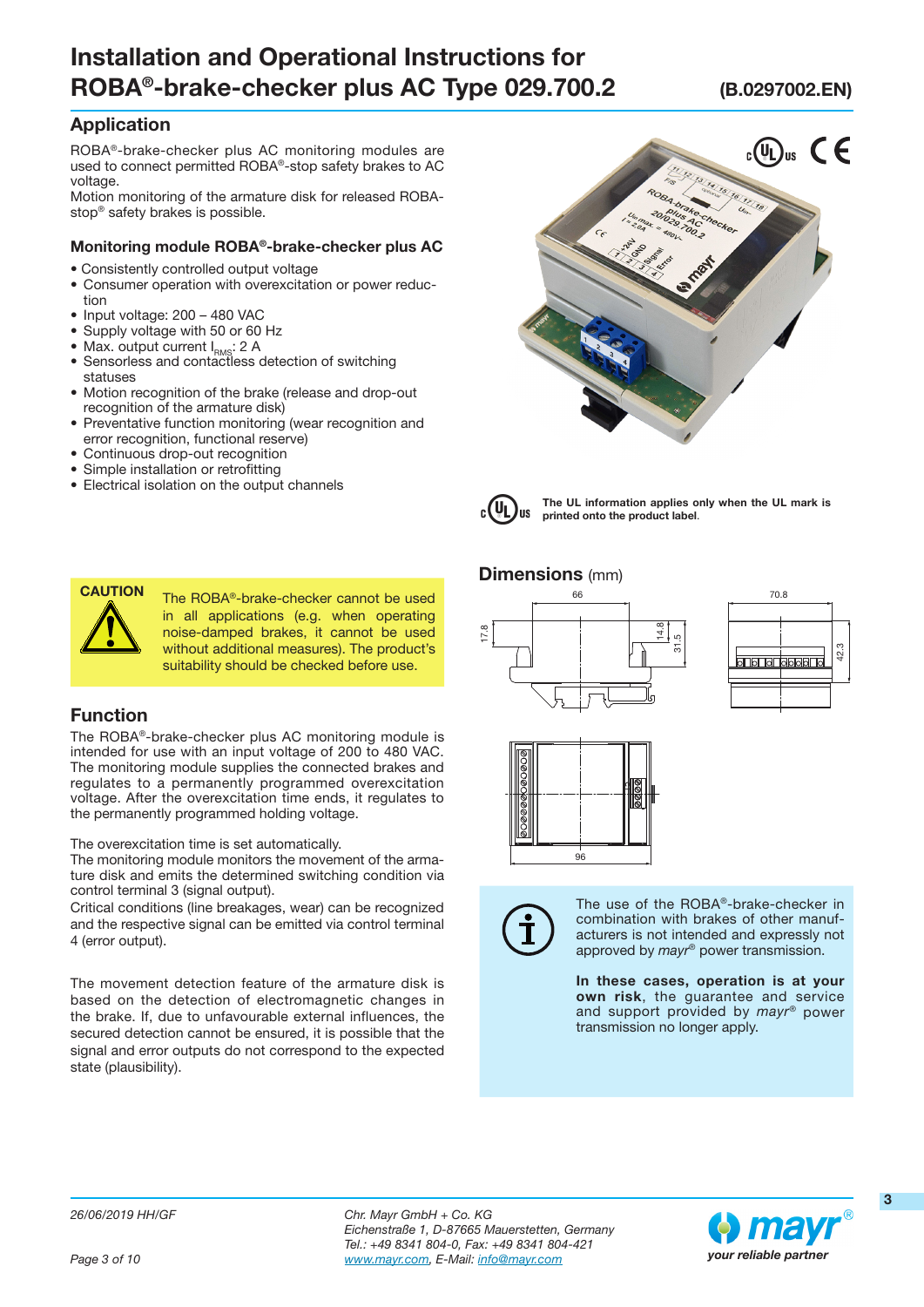| <b>Technical data</b>                                                                |                         |                  |       |                                                                                                                                                                    |             |  |
|--------------------------------------------------------------------------------------|-------------------------|------------------|-------|--------------------------------------------------------------------------------------------------------------------------------------------------------------------|-------------|--|
| <b>Brake nominal voltage</b>                                                         |                         |                  |       | <b>104 VDC</b>                                                                                                                                                     | 180/207 VDC |  |
| Supply voltage,<br>power terminal acc. DIN 50160                                     |                         | $U_{i}$          | [VAC] | $200 - 480 / 320$ <sup>1)</sup>                                                                                                                                    |             |  |
| Input voltage (control<br><b>SELV/PELV Ripple</b><br>content $\leq$ 5 %<br>terminal) |                         | $U_i$            | [VDC] | 24<br>$(7 - 30)$                                                                                                                                                   |             |  |
| Output voltage                                                                       |                         | $U_{\Omega}$     | [VDC] | 104                                                                                                                                                                | $207^{2}$   |  |
| Reduction                                                                            |                         | $U_{H}$          | [VDC] | 52                                                                                                                                                                 | 104         |  |
| Output voltage                                                                       |                         | $U_{\Omega}$     | [VDC] | 185                                                                                                                                                                | $360^{2}$   |  |
| overexcitation                                                                       |                         | $U_{H}$          | [VDC] | 104                                                                                                                                                                | $185^{2}$   |  |
| Output current                                                                       | at $<$ 45 °C            | I <sub>RMS</sub> | [A]   | 2                                                                                                                                                                  |             |  |
|                                                                                      | at $\leq 60$ °C         | <sup>I</sup> RMS | [A]   | $_{c}$ (Up) <sub>us</sub><br>1                                                                                                                                     |             |  |
|                                                                                      | at $\leq 70$ °C         | $I_{RMS}$        | [A]   | C€<br>1                                                                                                                                                            |             |  |
| <b>Terminals</b>                                                                     | Control terminal        |                  |       | Nominal cross-section 0.34 - 2.5 mm <sup>2</sup> (22 - 14 AWG)<br>tightening torque screws: 0.29 Nm/3.5 lb-in                                                      |             |  |
|                                                                                      | Power terminal          |                  |       | Nominal cross-section $0.2 - 2.5$ mm <sup>2</sup> (22 - 14 AWG)<br>tightening torque screws: 0.5 Nm/7 lb-in                                                        |             |  |
|                                                                                      | <b>Control terminal</b> |                  |       | Fuse 315 mA, slow acting                                                                                                                                           |             |  |
| Device fuses                                                                         | Power terminal          |                  |       | Max. 2 A circuit breaker, characteristic K/Z<br>(rated brake current)                                                                                              |             |  |
| Device ambient temperature                                                           |                         |                  | [°C]  | CE<br>$-25$ to $+70$ / $-25$ to $+60$<br>$_{c}$ (U <sub>U</sub> ) <sub>us</sub>                                                                                    |             |  |
| Storage temperature                                                                  |                         |                  | [°C]  | $-40$ to $+105$                                                                                                                                                    |             |  |
| Conformity markings                                                                  |                         |                  |       | $_{\rm c}$ (Up) us<br>CE /                                                                                                                                         |             |  |
| Protection                                                                           |                         |                  |       | <b>IP20</b>                                                                                                                                                        |             |  |
| Installation conditions                                                              |                         |                  |       | The installation position can be user-defined.<br>Please ensure sufficient heat dissipation and air convection!<br>Do not install near to sources of intense heat! |             |  |

| <b>Size</b> | <b>Type</b> | Input voltage<br>$±10$ % acc. EN50160 | <b>Output voltage</b><br>$±10\%$ |                      | <b>Brake volt-</b><br>age | <b>Operation mode</b> | <b>Article number</b> |
|-------------|-------------|---------------------------------------|----------------------------------|----------------------|---------------------------|-----------------------|-----------------------|
|             |             | [VAC]                                 | $U_0$ [VDC]                      | $U_{\text{u}}$ [VDC] | [VDC]                     |                       |                       |
|             |             | $200 - 275$                           | 104                              | 52                   | 104                       | power reduction       | 8269426               |
| 20          | 029.700.2   | $230 - 480/320$ <sup>1)</sup>         | $207^{2}$                        | 104                  | 207                       | power reduction       | 8269424               |
|             |             | $200 - 480/320$ <sup>1)</sup>         | 185                              | 104                  | 104                       | overexcitation        | 8264926               |
|             |             | $400 - 480/320$ <sup>1)</sup>         | $360^{2}$                        | $185^{2}$            | 207                       | overexcitation        | 8269425               |

1) CSA-C22.2 No. 14-18

2) Approx.  $0.9 \times U$  (supply voltage, power terminal)

# Preventative function monitoring

Through the monitoring of different parameters, the ROBA®-brake-checker recognises safety critical operating conditions of the brake in advance, as well as acute faults (e.g. line breakage). These are determined as they occur and are notified to the user as a warning before the brake can no longer be operated.

Only the mechanical switching function is checked. Conclusions on the braking torque are not possible (e.g. reduced friction value due to oiling of the brake lining)

Possible causes for the warning:

- Increasing wear
- Rising coil temperature
- Falling supply voltage
- Line voltage drop on feed lines to the brake

26/06/2019 HH/GF

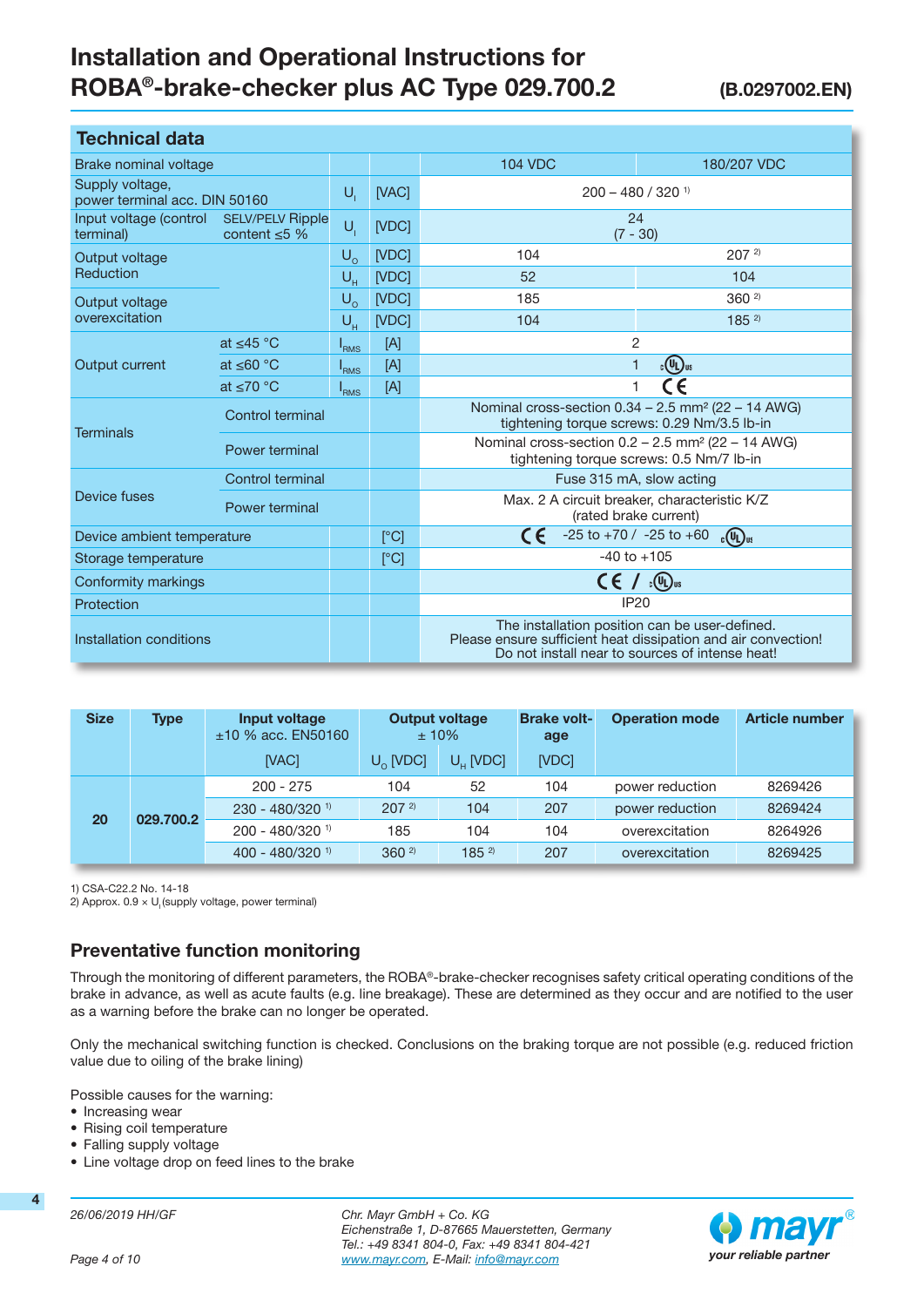#### Electrical connection

|  | <b>Power terminal</b> |  |
|--|-----------------------|--|

- 11 F/S (see wiring examples)
- 12 F/S (see wiring examples)
- 13 Output voltage -
- 14 Do not assign!
- 15 Do not assign!
- 16 Output voltage +
- 17 Supply voltage VAC
- 18 Supply voltage VAC

# Wiring Example

(400 VAC, DC-side, fast switching)

#### Electrical connection

#### Control terminal

- 1 Input voltage +24 VDC
- 2 Input voltage 0 VDC
- 3 Signal (output) max. 100 mA
- 4 Error (output) max. 100 mA

# Wiring Example

(400 VAC, AC-side, slow switching)





| <b>Outputs</b>        |  |                      |                                                                                                  |  |
|-----------------------|--|----------------------|--------------------------------------------------------------------------------------------------|--|
| Signal<br>3           |  | 0 VDC (low)          | Brake is not energised, movement of the armature disk for<br>closing the brake.                  |  |
|                       |  | 24 VDC (high) $2$ )  | Brake energised, movement of the armature disk for opening<br>the brake.                         |  |
| Error<br>4            |  | 24 VDC (high) $^{2}$ | no errors                                                                                        |  |
|                       |  | 0 VDC (low)          | Brake does not open or close, line interruption, false detec-<br>tion                            |  |
| Warning <sup>1)</sup> |  |                      | Preventative function monitoring (wear recognition and error<br>recognition, functional reserve) |  |

1) Rectangular signal 10 Hz / 24 Vpp

2) Voltage corresponds to input voltage of control terminal



DANGER Danger of death! Do not touch voltagecarrying lines and components. No mains separation!

Voltage control through phase angle control system

26/06/2019 HH/GF

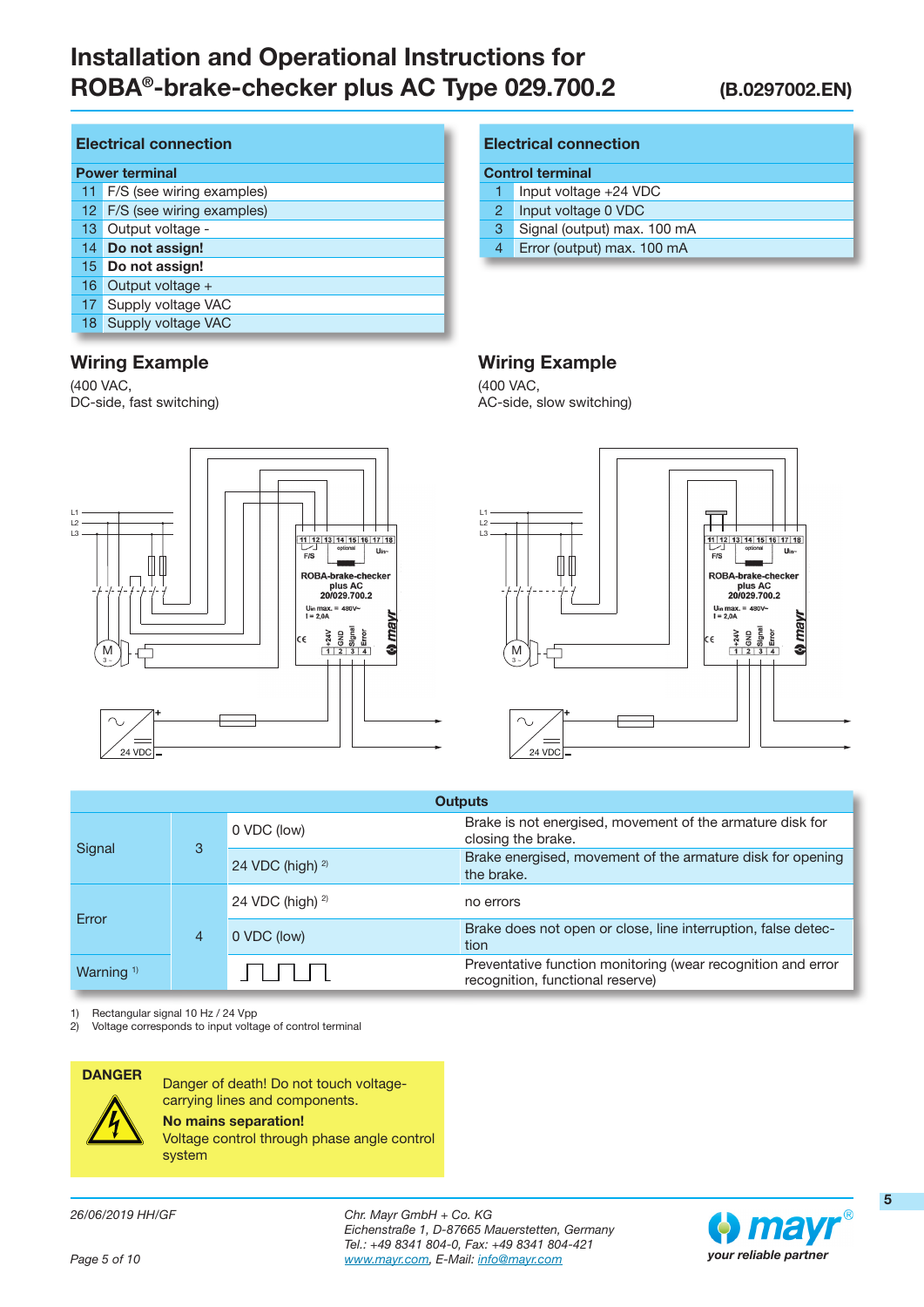# Functional Guidelines

#### Start process

During each individual start process, all outputs (signal, error, warning) are reset.

The outputs must be assessed for the plausibility of signal conditions, signal changes and their correct temporal sequence.

# Switch-ON

Switch-on always takes place AC-side, as only then is the overexcitation activated.

# Inching Mode

During inching mode (fast sequence of switching on and off), no reliable detection is possible.

After the end of inching mode, restart the monitoring function:

- De-energise the brake
- Switch on (energise) the brake again

Repeated switch-on (energisation) before the brake is closed generates a fault when the maximum current is reached.

# Reset

Interruption of the voltage at control terminal 1 Supply voltage +24 VDC: All outputs (signal, error, warning) are re-set:

- Signal (output) is set to 0 VDC (low)
- Error (output) is set to 24 VDC (high)

# Switch-OFF



If short switching times are required, please switch DC-side. The AC-side should always be switched as well, in order to activate the overexcitation.

If a longer brake engagement time or a quieter switching noise is required, please switch AC-side. For this, a bridge must be installed between terminals 11 and 12.

## Frequency Change (50/60 Hz)

After a frequency change in the input voltage, the switchingon process (energisation) is not detected, or an error is indicated.

- Switch on (energise) the brake again
- After this "initialisation switching", the ROBA®-brakechecker can be operated as normal.

## Operation on Transformers

During operation on a transformer, please ensure sufficient rigidity on transformers (min.  $3x P<sub>N</sub>$  of the brake).

A filter or external varistor must be installed.

Please ensure that the standard EN 50160 is kept to and that this is re-checked after installation of the ROBA® brake-checker.

# **Overexcitation**

On overexcitation, the brake is initially energised with a voltage higher than the nominal voltage. This decreases the separation time  $t<sub>2</sub>$ .

# Reliability Nominal Values

| <b>MTTF</b>            | 140 years at 60 $\degree$ C  |  |
|------------------------|------------------------------|--|
|                        | 200 years at 40 $^{\circ}$ C |  |
| <b>Duration of use</b> | 20 years                     |  |

The basis of the MTTF calculation forms (if available) the information of the component manufacturer supplemented by the information from the Siemens standard SN 29500. The simplified Parts Count procedure ISO 13849-1 has been used for the calculation.

# Time Delays

| <b>Recovery Time</b> | $20 \text{ ms}$                    |  |
|----------------------|------------------------------------|--|
| Reset                | $>20$ ms                           |  |
| Signal delay         | approx. 40 ms                      |  |
| overexcitation       | $2 \times t$ <sub>2</sub> + 200 ms |  |

# Switching Times

The switching time  $t_2$  of the brake can increase by 20 - 60 ms.



Page 6 of 10

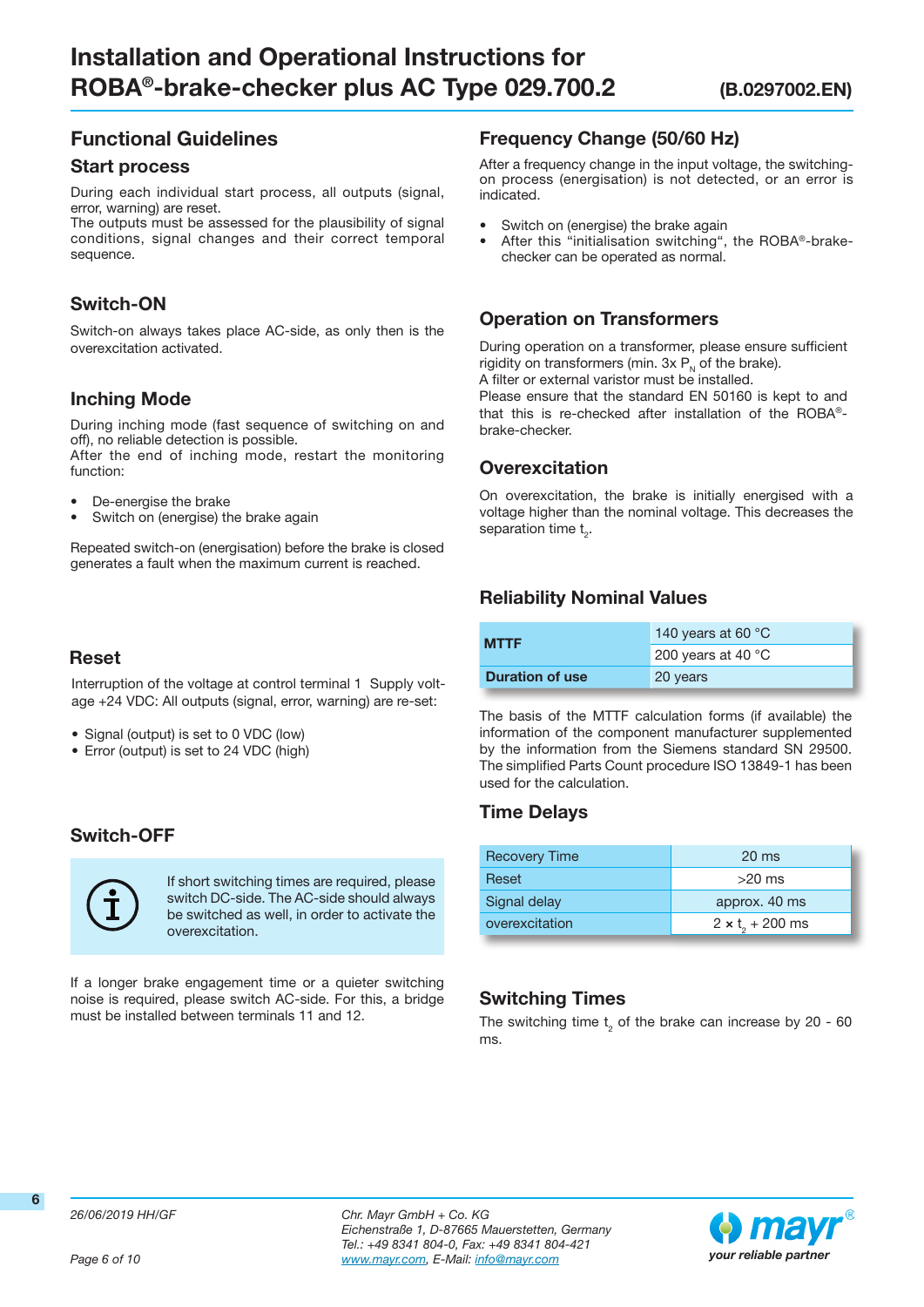# EMC-compatible Installation

The measure described for compliance with the EMC directive is examined under laboratory conditions, and cannot necessarily be bindingly transferred onto the condition of a machine or system in case of deviations.

Scope of the inspection:

- Monitoring module ROBA®-brake-checker
- released ROBA®-stop safety brake
- Input voltage up to 500 VAC

#### **Measure**

Installation of a line filter in the AC-supply line (e.g. Schaffner FN 2415-10-29)



- Avoid antennae effects: Keep the supply cables as short as possible; do not form rings or loops with the cables!
- Mount good earth connections onto the metal body of the brake!
- Lay control cables separately from power cables or from strongly pulsating supply cables!
- During operation with a frequency converter, please ensure EMC-compatible installation of the frequency converter!
- Please always check the holding voltage during operation of all components in the system!
- For operation in residential and small business areas, special precautions must be taken in order to keep to the correct limit values for these areas with the complete system.

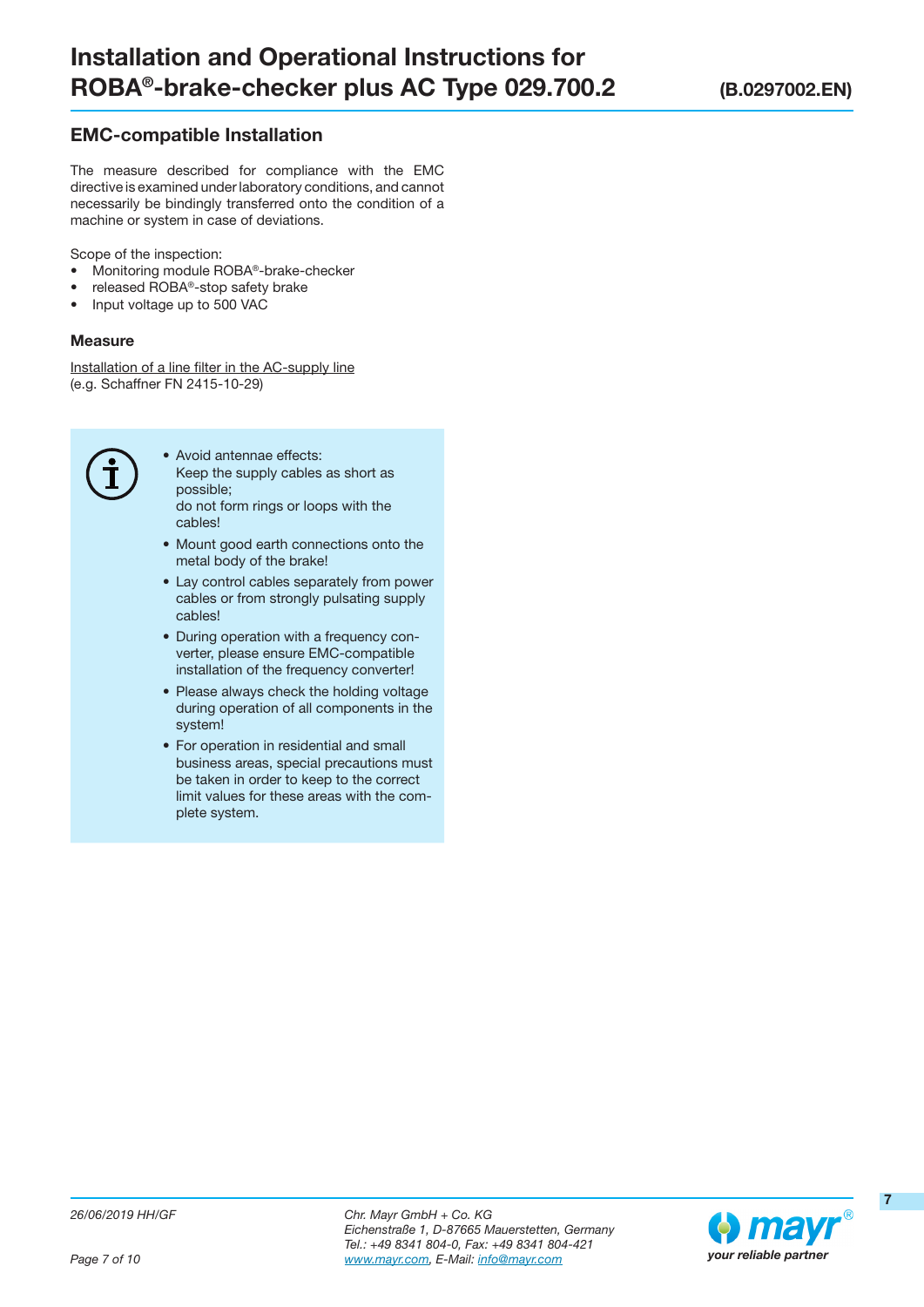## Intended Use

ROBA®-brake-checker products have been developed, manufactured and tested as electronic equipment in compliance with the DIN EN 50178 standard and in accordance with the EU Low Voltage Directive. During installation, operation and maintenance of the product, the requirements for the standard must be observed. ROBA® brake-checker products are for use in machines, systems and devices and must only be used in the situations for which they are ordered and confirmed. The products are designed for installation into electrical control cabinets and terminal boxes. Using them for any other purpose is not allowed.

#### Basically:

Apply supply voltage 24 VDC (control terminal) before switching input voltage VAC (power terminal). Otherwise an error can occur.

#### Protection circuit

When using DC-side switching, the coil must be protected by a suitable protection circuit according to VDE 0580, which is integrated in mayr<sup>®</sup> monitoring modules. Nevertheless, the high switch-off voltage produces switching sparks, which lead to contact consumption.

Therefore, only use the main contacts of a contactor suitable for inductive loads with a minimum contact opening of 3 mm for switching the DC-side contact  $S_{\text{nc}}$ . Series connection of main contacts reduces wear.

# Coil Capacity



If the switching frequency is higher than 1 cycle per minute or if the overexcitation time  $t_0$  is longer than double the separation time  $t<sub>2</sub>$ , please observe the following:

#### $P \leq P_{N}$

The coil capacity P must not be larger than  $P_{N}$  or the nominal current  $I_{RMS}$  which flows through the ROBA®-brake-checker must not be exceeded, as otherwise the coil and the ROBA®-brake-checker can fail due to thermal overload.

At high input voltage and low brake performance, the initial bridge rectification of 50 ms can lead to thermic overload.

#### Time Diagram:



#### Calculations:

P [W] RMS coil capacity dependent on switching frequency, overexcitation, reduction in capacity and duty cycle

$$
= \frac{P_o \times t_o + P_H \times t_H}{T}
$$

- $P_N$  [W] Coil nominal capacity (catalogue values, Type tag)
- $P_0$  [W] Coil capacity on overexcitation

$$
P_{o} = \left(\frac{U_{o}}{U_{N}}\right)^{2} \times P_{N}
$$

P<sub>u</sub> [W] Coil capacity at reduced capacity

$$
P_{H} = \left(\frac{U_{H}}{U_{N}}\right)^{2} \times P_{N}
$$

 $t_{\rm o}$ [s] Overexcitation time

P

- $t_{\text{\tiny H}}$ [s] Time of operation with reduction in capacity
- $t_{\text{off}}$ [s] Time without voltage
- t [s] Time with voltage
- T [s] Total time  $(t_0 + t_0 + t_{off})$
- $U_0$  [V] Overexcitation voltage (bridge voltage)<br>U. M Holding voltage (half-wave voltage)
	- [V] Holding voltage (half-wave voltage)
- $U_{N}$  [V] Coil nominal voltage
- I<sub>RMS</sub> [A] RMS current dependent on switching frequency, overexcitation time and duty cycle

$$
I_{\text{RMS}} = \frac{P \times P_{N}}{U_{N}^{2}}
$$

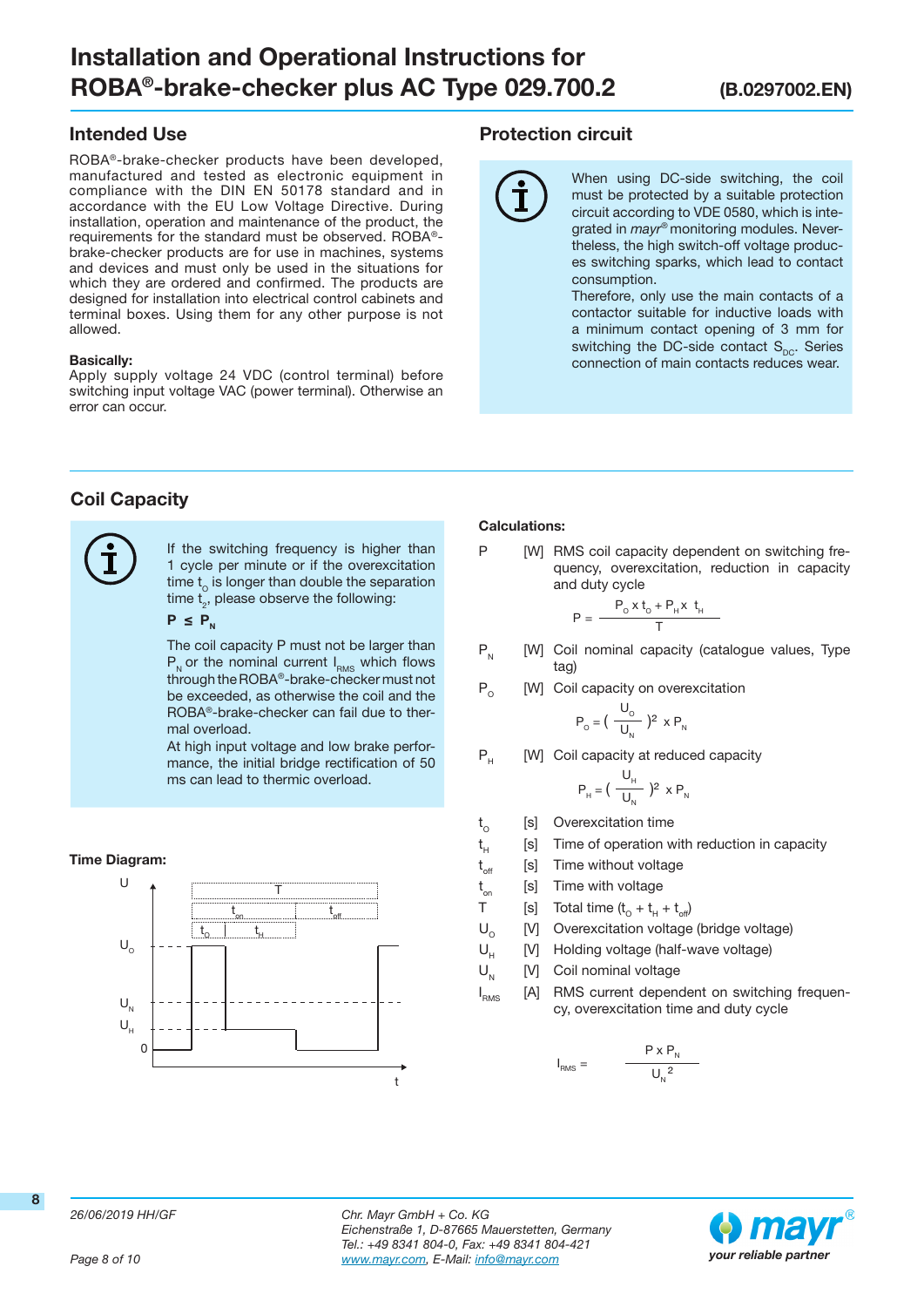

26/06/2019 HH/GF



9

Page 9 of 10